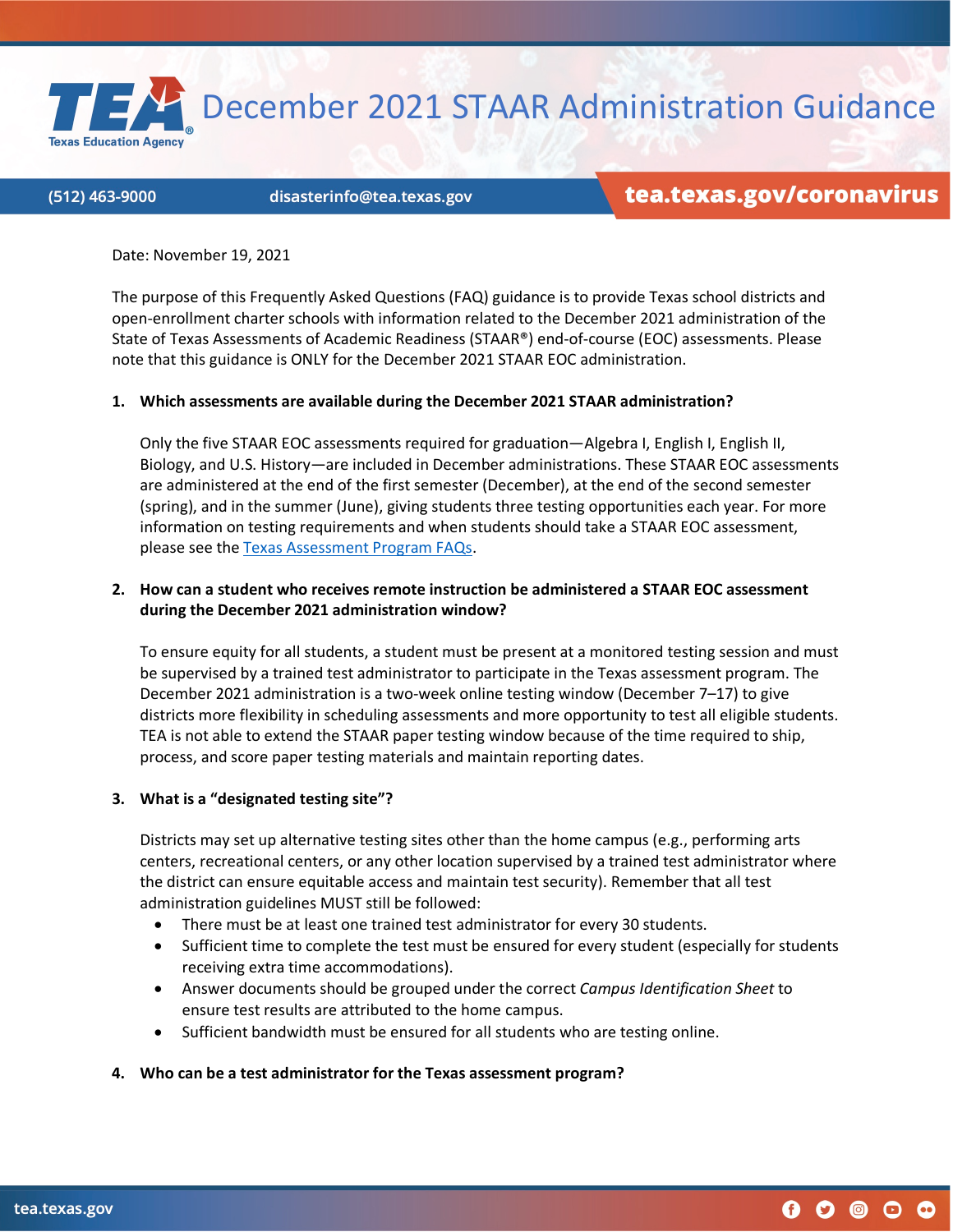Any district personnel may serve as a test administrator if they hold valid education credentials (such as a Texas educator certificate or permit), or if they are supervised by a district professional who holds the appropriate credentials. All district and campus personnel who participate in statemandated testing or handle or have access to secure test materials must be trained at least once in proper testing procedures and have signed an *Oath of Test Security and Confidentiality*.

### **5. What do I do if my district cannot follow the current TEA one-day STAAR paper administration schedule and follow appropriate public health protocols?**

If a district cannot follow the current one-day paper administration for STAAR while following appropriate public health protocols, then the district will need to administer some of these assessments online during the second week of the testing window.

# **6. What do I do if my district cannot follow the current TEA one-day administration schedule for STAAR English I or English II and comply with local health guidelines?**

A district may request to test students in two groups (across two consecutive days) for English I and English II by completing the [Test Date Change](https://tea.co1.qualtrics.com/jfe/form/SV_6sscU2dpQsg96Ky) Notice. All eligible submissions will be considered approved upon receipt but may be subject to further review by TEA.

### **7. Can my district administer the STAAR EOC assessments on Saturday?**

For districts that would like to administer STAAR assessments on Saturdays during the testing window, Texas Testing Support will NOT be available. Districts may schedule paper or online tests for Saturday, December  $11<sup>th</sup>$ . If testing on paper, districts should ensure they can meet the scoreable return date, December 14<sup>th</sup>. Districts should avoid scheduling STAAR English I and English II EOC assessments outside of the assigned test dates. Districts may NOT schedule online testing for Saturday, December  $18<sup>th</sup>$ , because the system is scheduled to be offline.

# **8. To reduce the total number of students on campuses on scheduled testing days, does my district have the ability to require students who are not scheduled to take an assessment to learn remotely on testing days?**

Hybrid instruction waivers were only permitted for the 2020–2021 school year. However, districts may continue to use the [Modified Schedule State Assessment Testing Days Waiver.](https://tea.texas.gov/texas-schools/waivers/state-waivers/state-waiver-types-expedited) This waiver allows the district to modify the schedule of classes for students who are not being tested to report to and attend school after the state testing period has ended.

### **9. Can a student who is receiving homebound services participate in the December 2021 STAAR administration?**

Yes, just as with any other state administration, districts must attempt to test students who are receiving homebound services and instruction. If the student is unable to receive sufficient or consistent homebound services due to medical issues (this means that the student is currently receiving homebound services; however, the homebound teacher is unable to provide services for the majority of the documented time due to the medical issues), the student's answer document should be marked "A" for absent. The district may mark the student record for a medical exclusion from accountability calculations at the end of the testing window.